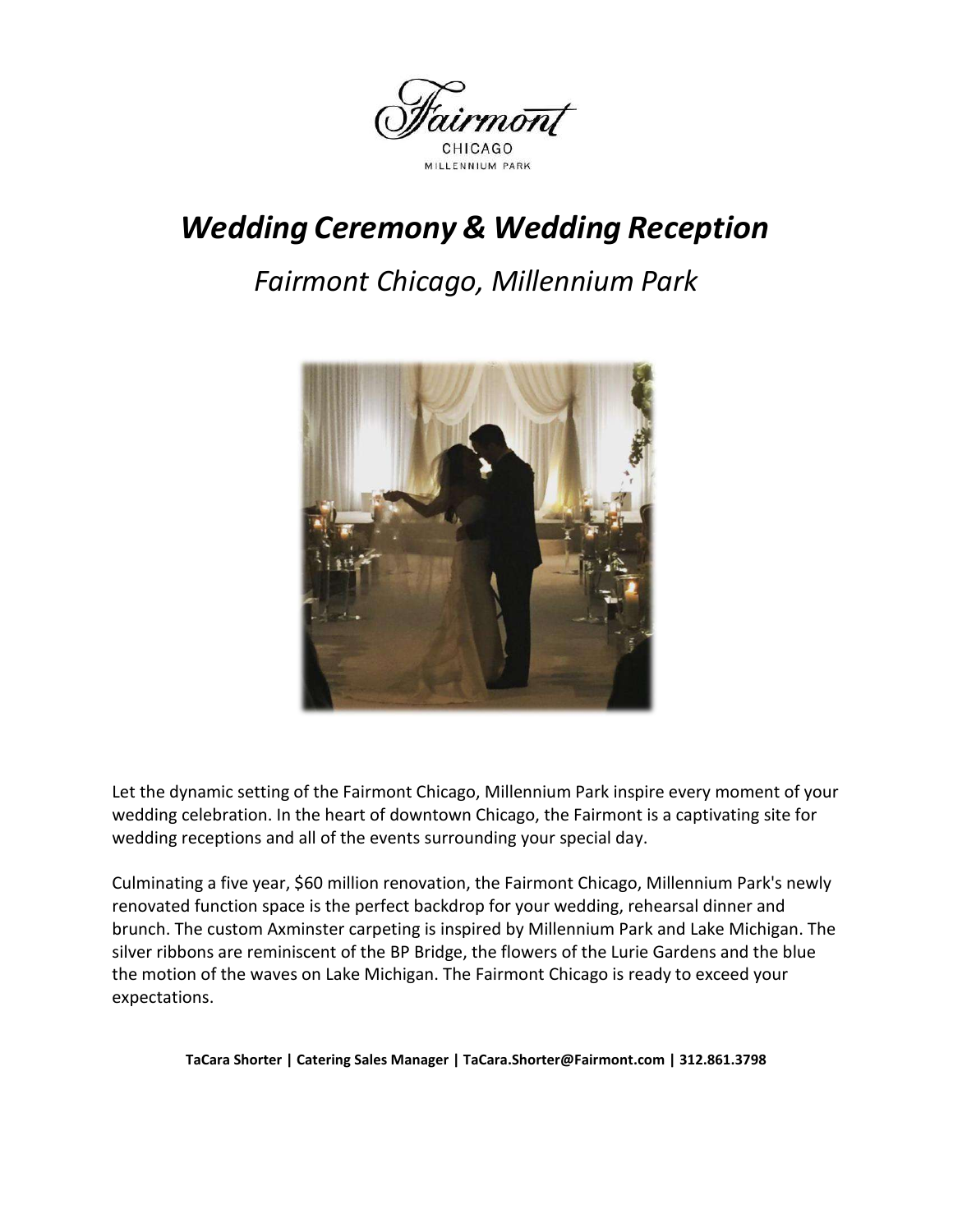

# *Accommodations*

### **Bridal Couple**

Complimentary two night stay in a **One Bedroom Suite** for the bridal couple the night before and the night of the wedding.





## **Parents of the Bridal Couple**

Two complimentary **Fairmont Standard** rooms for the parents of the bridal couple on the night of the wedding.

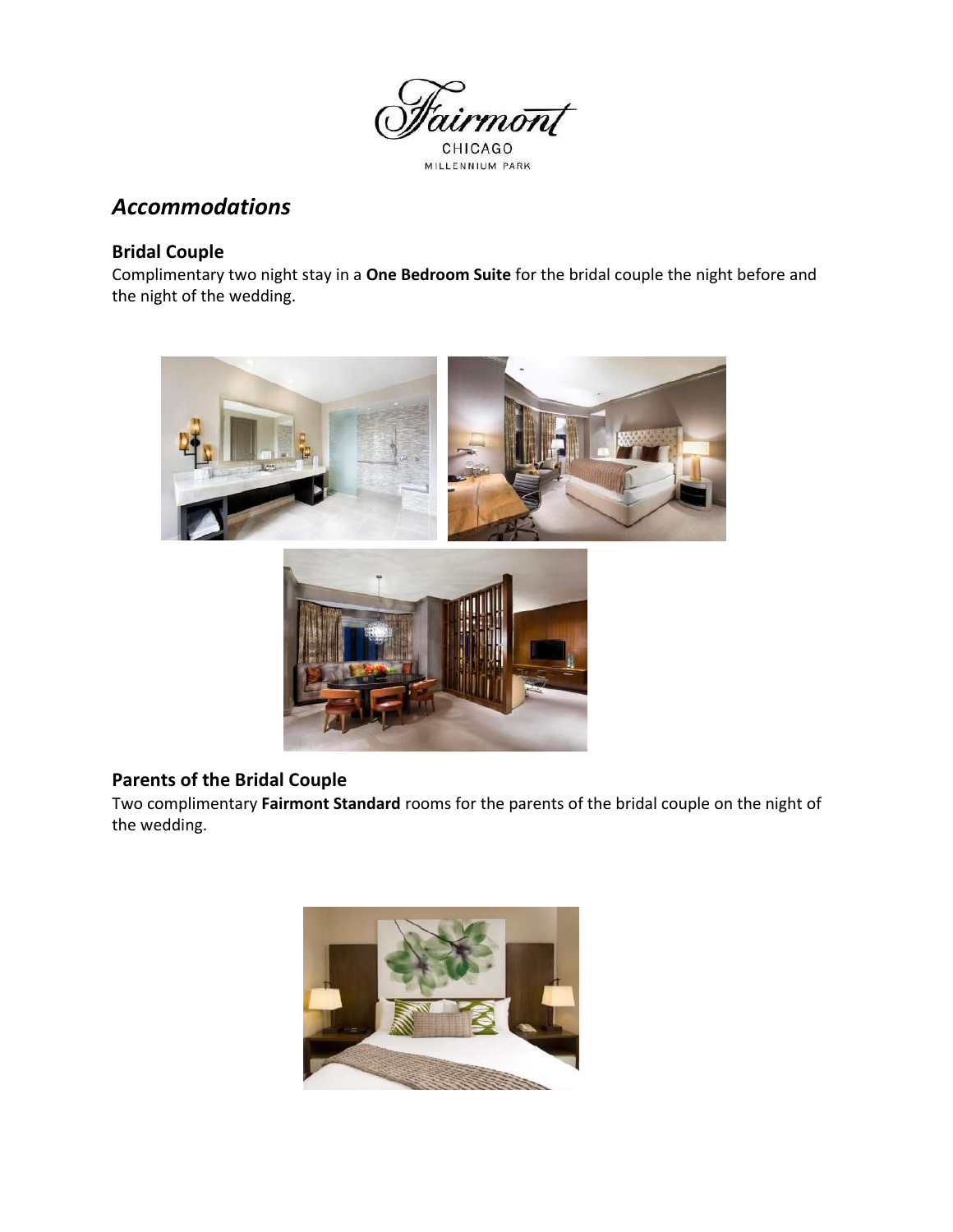

## **Special Group Rate**

Fairmont Standard Rooms, subject to 17.4% tax.

# *Ceremony and Wedding Reception - International Ballroom*

*Gold Room available for Ceremony upon availability*



*Ceremony Room Rental Fee of \$1,000.00*



*Room Rental Fee waived*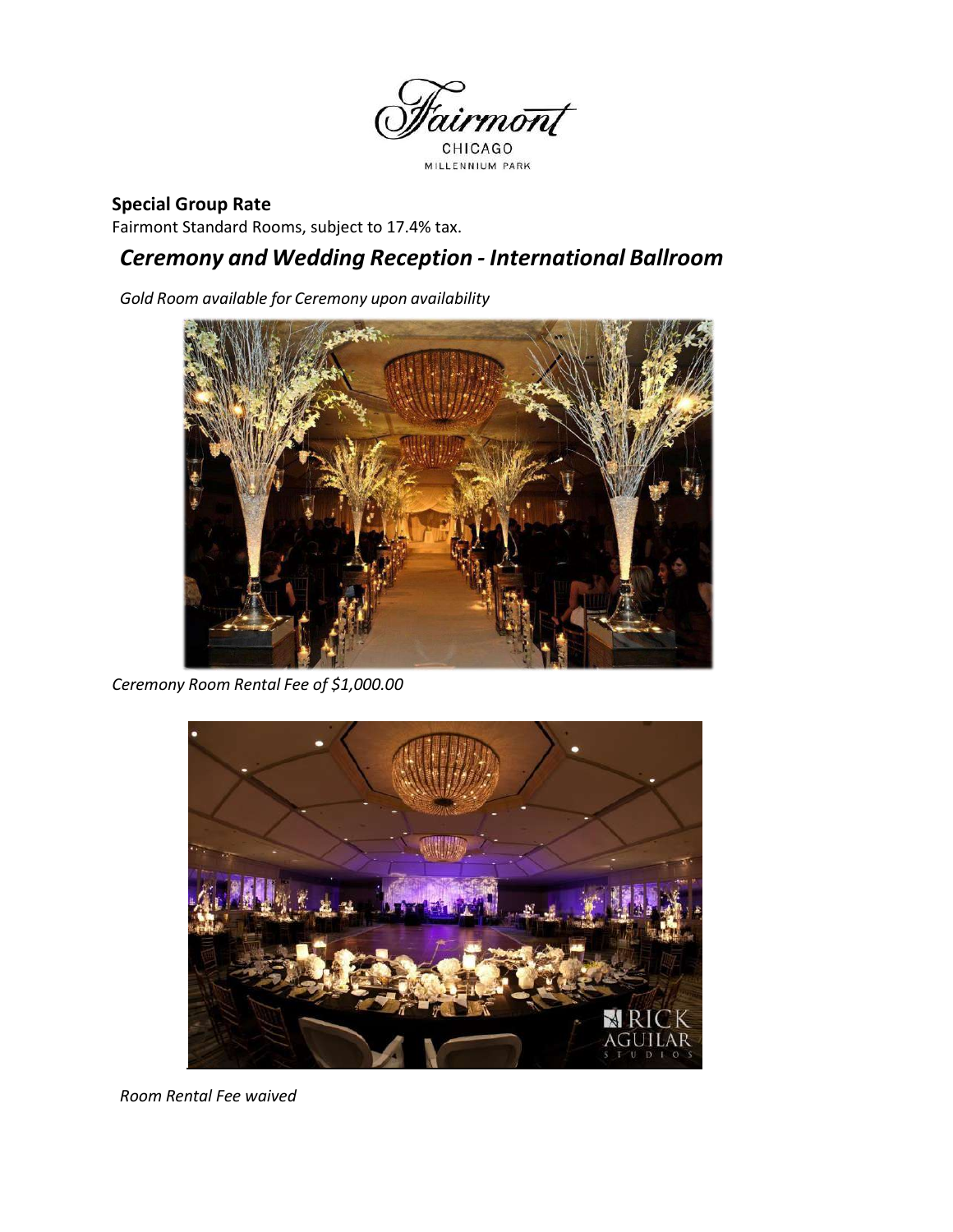

# MILLENNIUM PARK

# *Wedding Amenities*

### **Wedding Dinner**

Votive Candles on Cocktail Rounds and Dining Tables Complimentary Floor Length Linen in your choice of Black or Tan with Matching Napkins Complimentary Gold Glass Oversized Chargers Silver Framed Table Numbers Chilled Salad Forks



#### **Bridal Party Ready Rooms**

A Bridal Party Hair and Makeup Ready Room will be provided from 9:00am – 4:00pm on the day of the wedding in the 37th Floor Boardroom.

#### **One Bedroom Changing Room Suite for Groomsmen**

A Changing Room for groomsmen will be provided from 9:00am – 4:00pm on the day of the wedding. This room must be vacated no later than 4:00pm with all personal items removed or the prevailing room rate will be charged to the Master Account.

## **Complimentary Tasting for up to Four Guests**

The tasting will occur approximately two - three months prior to the event. Only one tasting is scheduled per day based on hotel space and chef availability. Tastings are held at 3:00pm Tuesday, Wednesday or Thursday and last approximately one and a half hours.

The tasting date is to be confirmed no less than three weeks prior to the date of tasting and menu selections to be confirmed no less than two weeks prior. Butler-Passed Hors d' Oeuvres, Salads, Entrées, and Desserts are included in the tasting. Stationed items are not presented.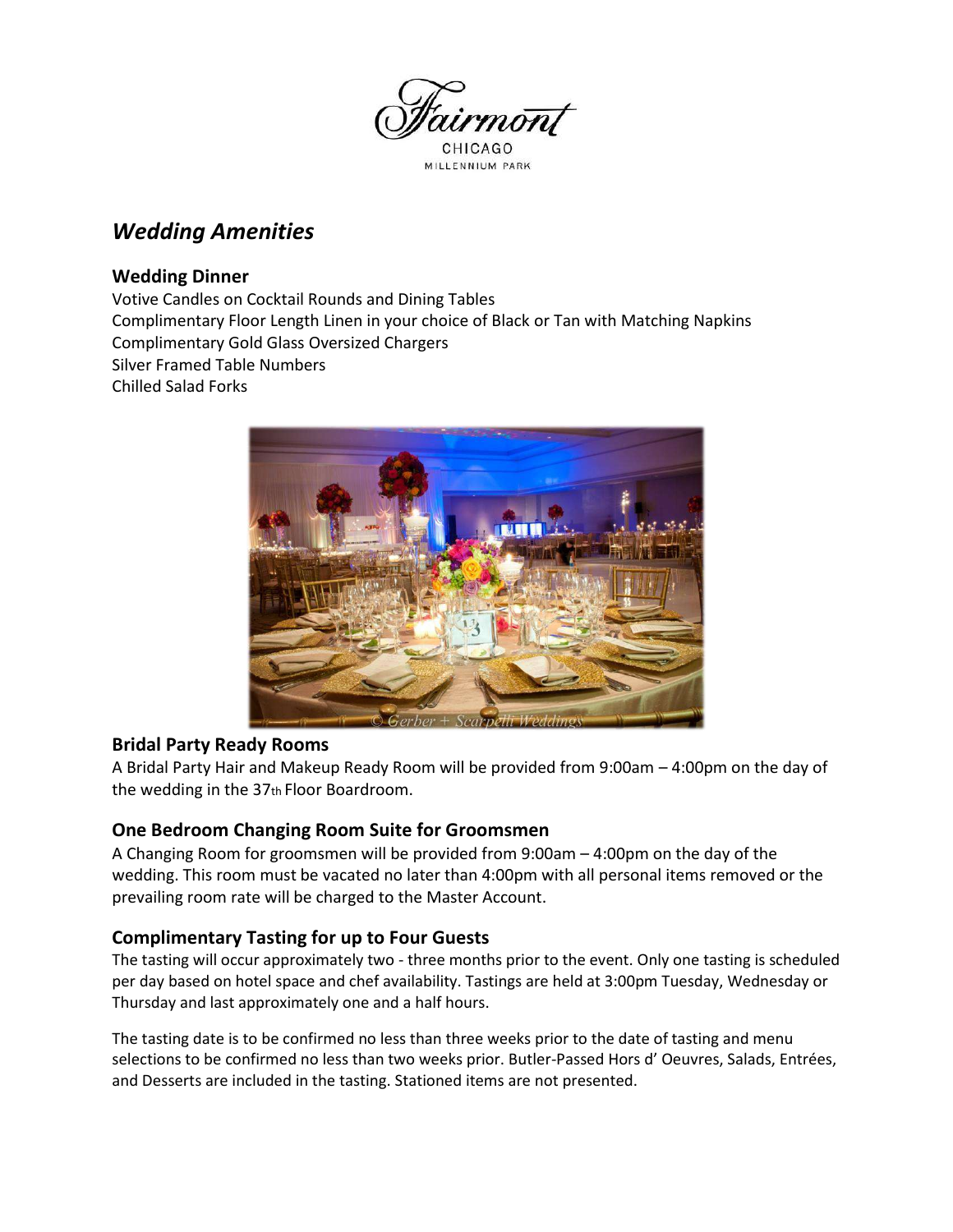

# *Wedding Dinner Packages*

Three Butler-Passed Hors d' Oeuvres

Three Course Dinner (including wedding cake)

Four Hour Deluxe Bar Beverage Package

Butler-Poured Dinner Wine Service

\$160.00 chicken \$170.00 fish \$180.00 beef +\$10.00 duet

**Subject to a 25% service charge, 11.5% sales tax**

# *Cocktail Reception*

#### **Selection of Three Butler-Passed Hors d' Oeuvres (suggestions below)**

#### **Cold Selections**

Smoked Salmon and Tobiko Profiterole Smoked Salmon Tandoori Coconut Pinwheel Togarashi Spiced Tuna Loin, Crispy Wonton, Cilantro Mango Salsa Apple and Potato Latke, Chives and Honey Hoisin Beef Ginger and Green Onion, Filo Crisp

#### **Hot Selections**

Sesame Honey Marinated Beef Skewer Chicken Skewers, Peanut Sauce Portabella Mushroom Purse Zucchini Fritter and Herb Roasted Tomato Coulis Caramelized Onion and Potato Puff Knish

## *Enhancements*

**Customized Action Stations \$25.00 - \$35.00 per guest** 

**Taste of Chicago** 

**Comfort Food** 

**Orient Express**

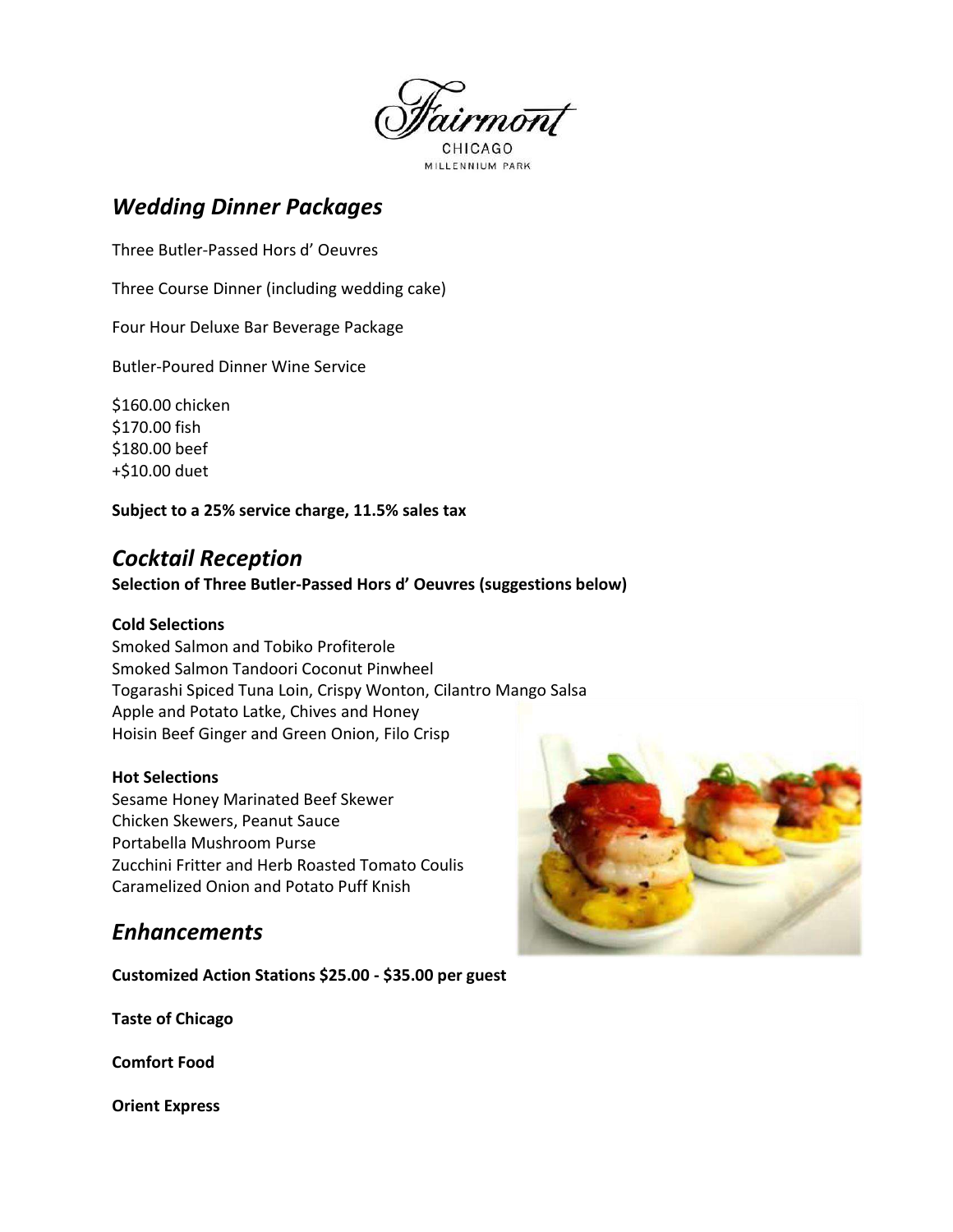

# *Three Course Plated Dinner (sample offerings)*

*Guaranteed number of each entrée type due to Catering Office 14 business days prior to the wedding.* 

#### **First Course**

Marinated Asparagus. Tomato Confit, Roasted Mushrooms, Honey Mustard Vinaigrette

Red and Yellow Beets, Roasted Walnuts, Sweet Pimento, Saffron Oranges, Anise Vinaigrette

Baby Gems, Tomatoes, Cucumbers, Cured Olives, Radish, Creamy Garlic Dressing

Herb Tossed Cherry Tomatoes, Shaved Fennel, Garam Masala Mushrooms and Eggplant, Chives, Oregano Orange Vinaigrette

Fairmont Chicago Bread Basket and Margarine or Herb Infused Olive Oil

#### **Main Course**

## **Dijon Mustard and Tarragon Glazed Grain Fed Chicken Breast**

Onion Hash, Baby Bok Choy, Oyster Mushroom Jus

# **Pan Roasted Chicken Breast**

Saffron Risotto, Red Capsicum Confit

**Lemon Pepper Spiced Grain Fed Chicken Breast**  Soft Olive Polenta, Apricot Herb Vinaigrette

**Wedding Cake Custom Wedding Cake Freshly Brewed Regular and Decaffeinated Coffee and a selection of Fairmont Specialty Teas**

Wedding cakes are made at the Fairmont Chicago. Your catering manager will supply you with options for your menu tasting, you will get to choose flavors and fillings. Extensive design, sugar flowers and décor may be subject to a surcharge.

# *Enhancements*

**Sweets Table \$20.00 per guest** 

**Late Night Snacks \$25.00 - \$35.00 per guest**

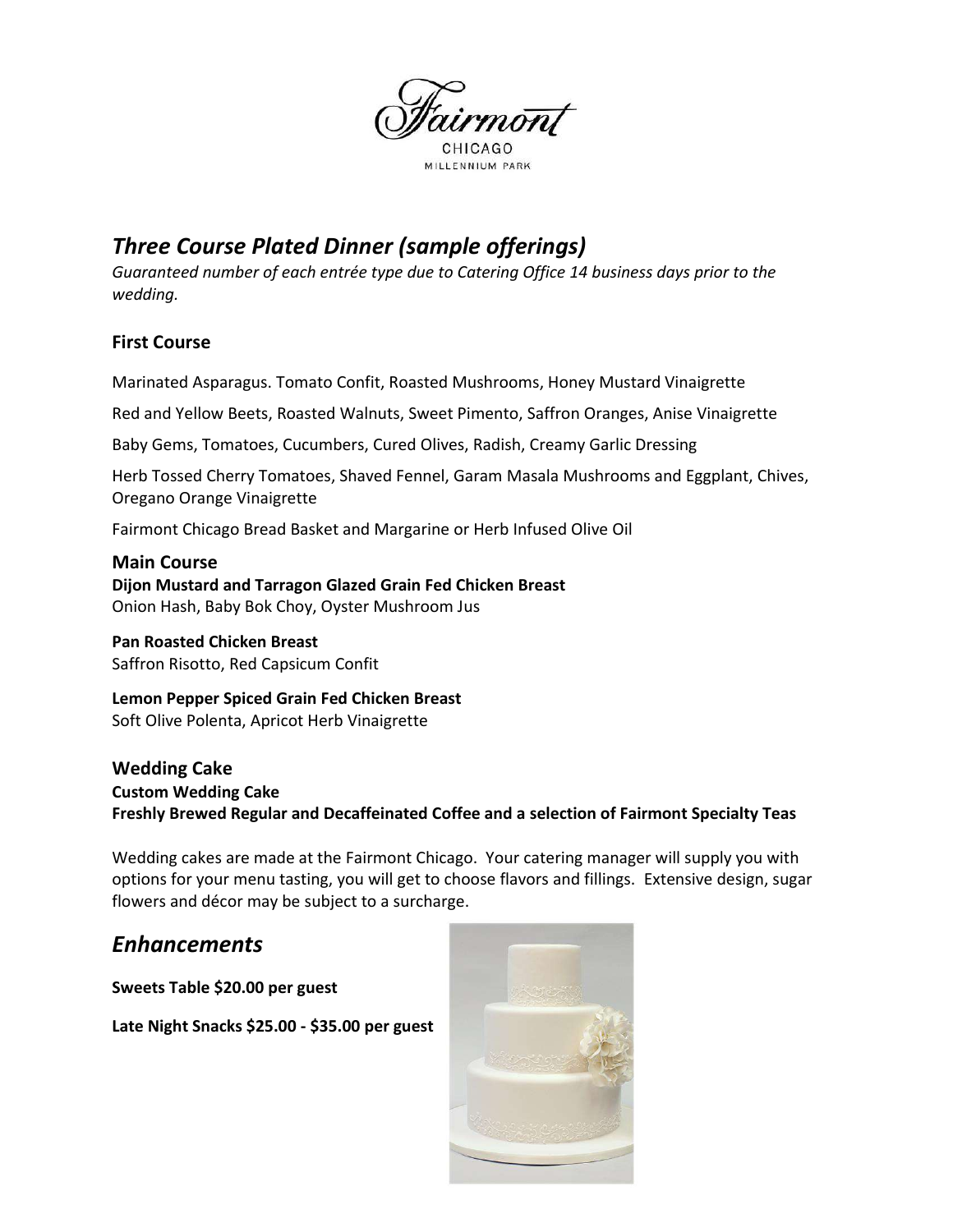

# *Deluxe Bar Beverage Package*

**Butler-Passed Sparkling Wine, White Wine and Sparkling Water following Ceremony, Four Hour Hosted Bar and Dinner Wine Service** 

Absolut Vodka Beefeater Gin Bacardi Superior Rum Famous Grouse Scotch Jim Beam Bourbon Jack Daniel's Whiskey Crow Canyon Chardonnay and Cabernet Sauvignon, California Assorted Beer, Juices, Soft Drinks and Waters

*Upgraded wine options are available for a surcharge.* 



## *Enhancements*

**Grand Bar Package +\$10.00 per guest** 

Grey Goose Vodka Bombay Sapphire Gin Bacardi 8 Rum Johnnie Walker Black Scotch Woodford Reserve Bourbon Maker's Mark Whiskey Crow Canyon Chardonnay and Cabernet Sauvignon, California Assorted Beer, Juices, Soft Drinks and Waters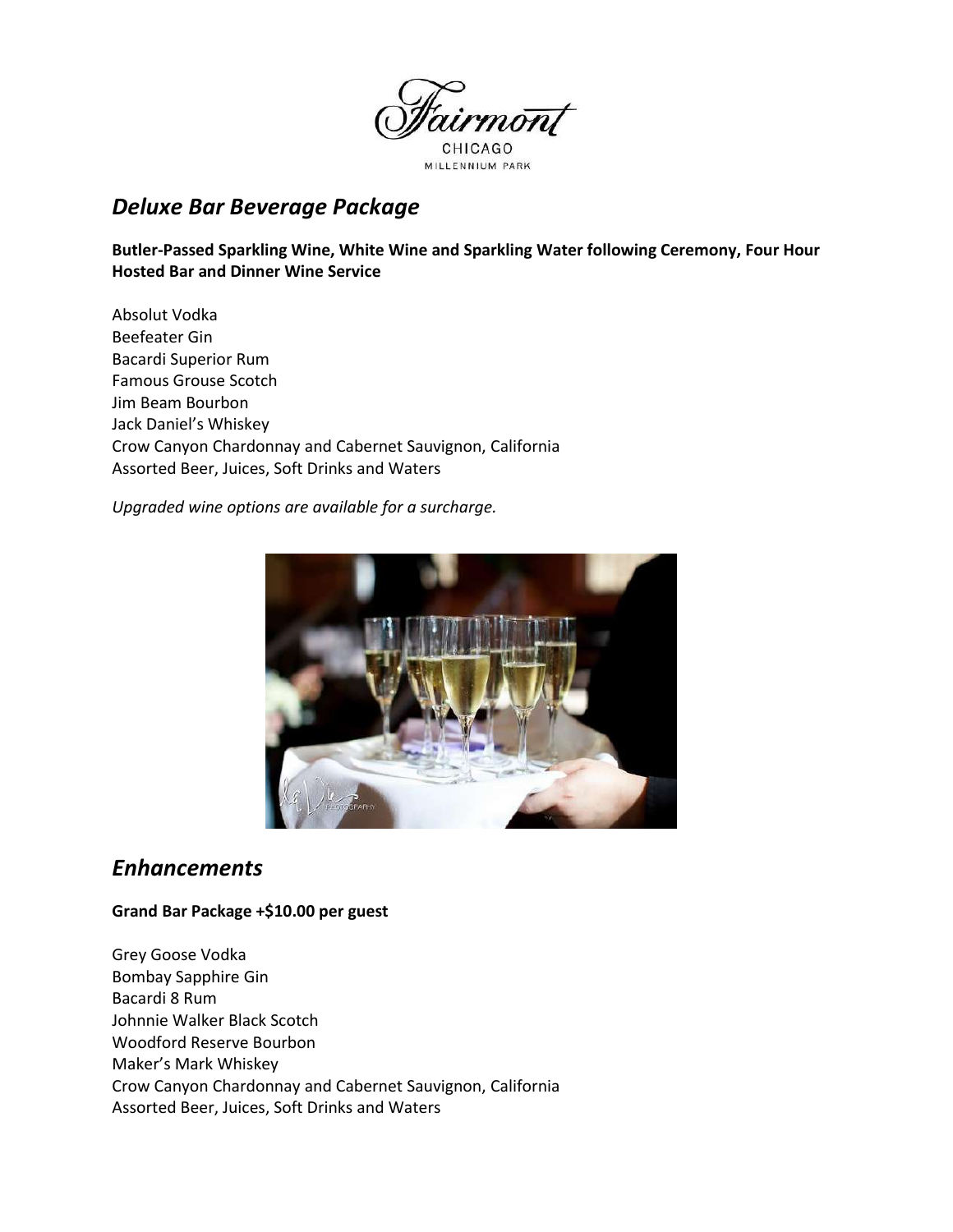

MILLENNIUM PARK

# *Additional Information*

**Children's Meals**  Chicken Fingers with Dipping Sauce, French Fries, Fruit Cup **\$35.00 per guest** 

**Vendor Meals**  Pasta Buffet with Salad, Cookies and Coffee **\$45.00 per guest** 

**Unlimited Assorted Soda Bar Package**  *guests under 21*  **\$20.00 per guest**  *++ reflects a 25% service charge and 11.5% sales tax* 

**Coat Check**  Hosted Coat Check available for \$200.00 inclusive of service charge.

#### **Hospitality Bags**

Hospitality Bags can be delivered to guest rooms for a delivery fee of \$3.00 per bag.

#### **Parking**

Valet parking can be arranged at a discount rate of \$38.00 per car with The Fairmont Chicago for your wedding. Parking discount does not apply to overnight parking or any other nearby locations.